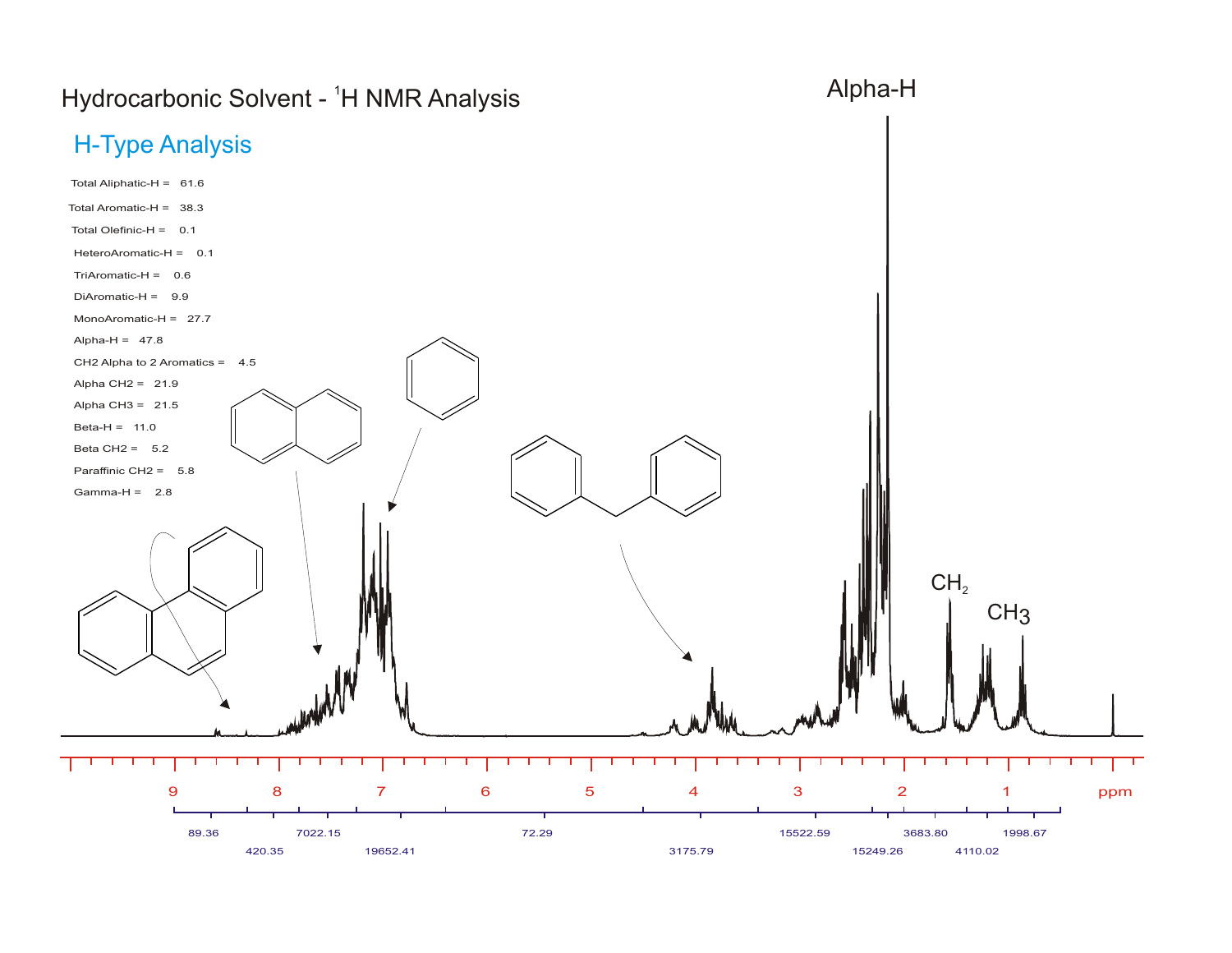## Hydrocarbonic Solvent - <sup>13</sup>C NMR Analysis

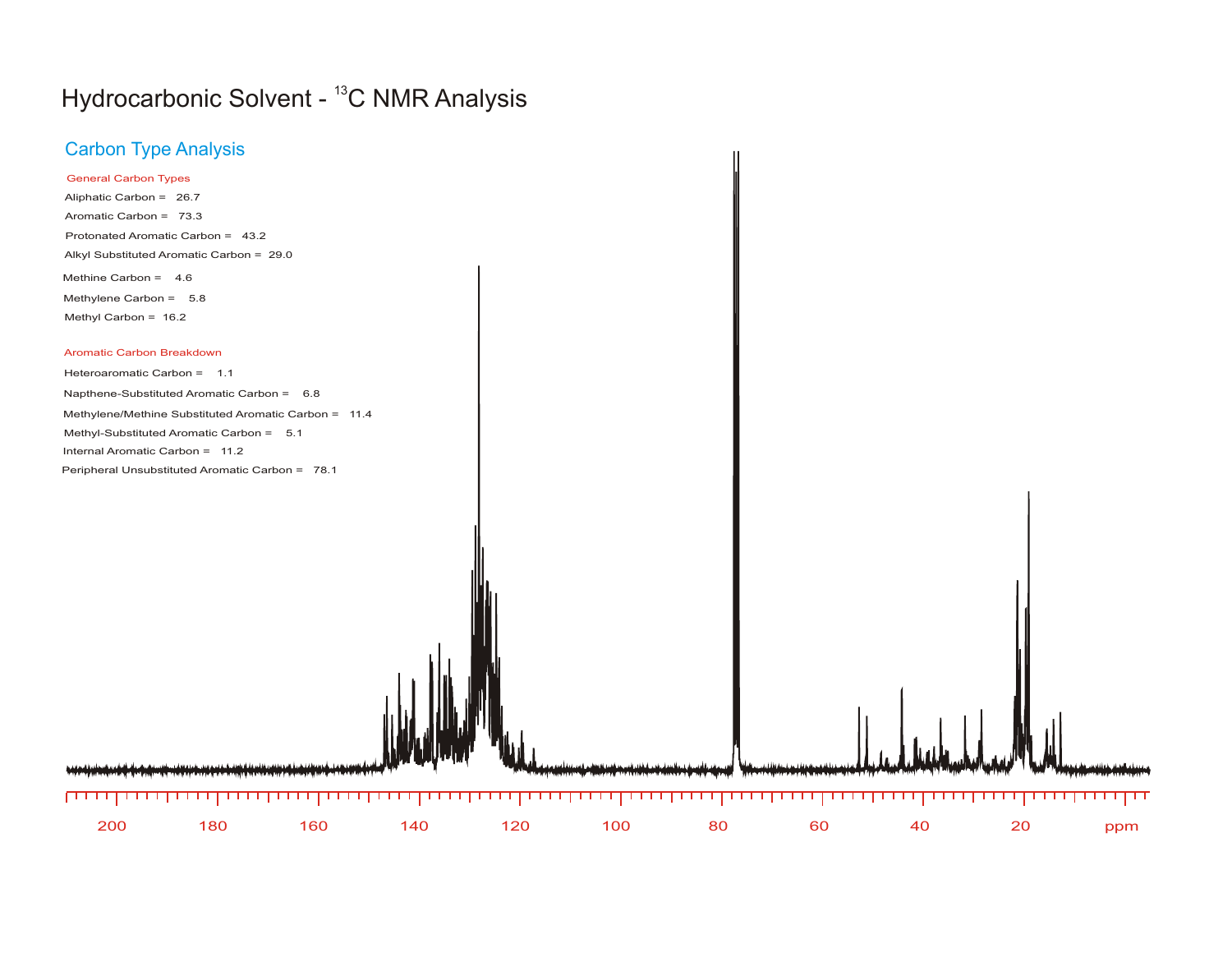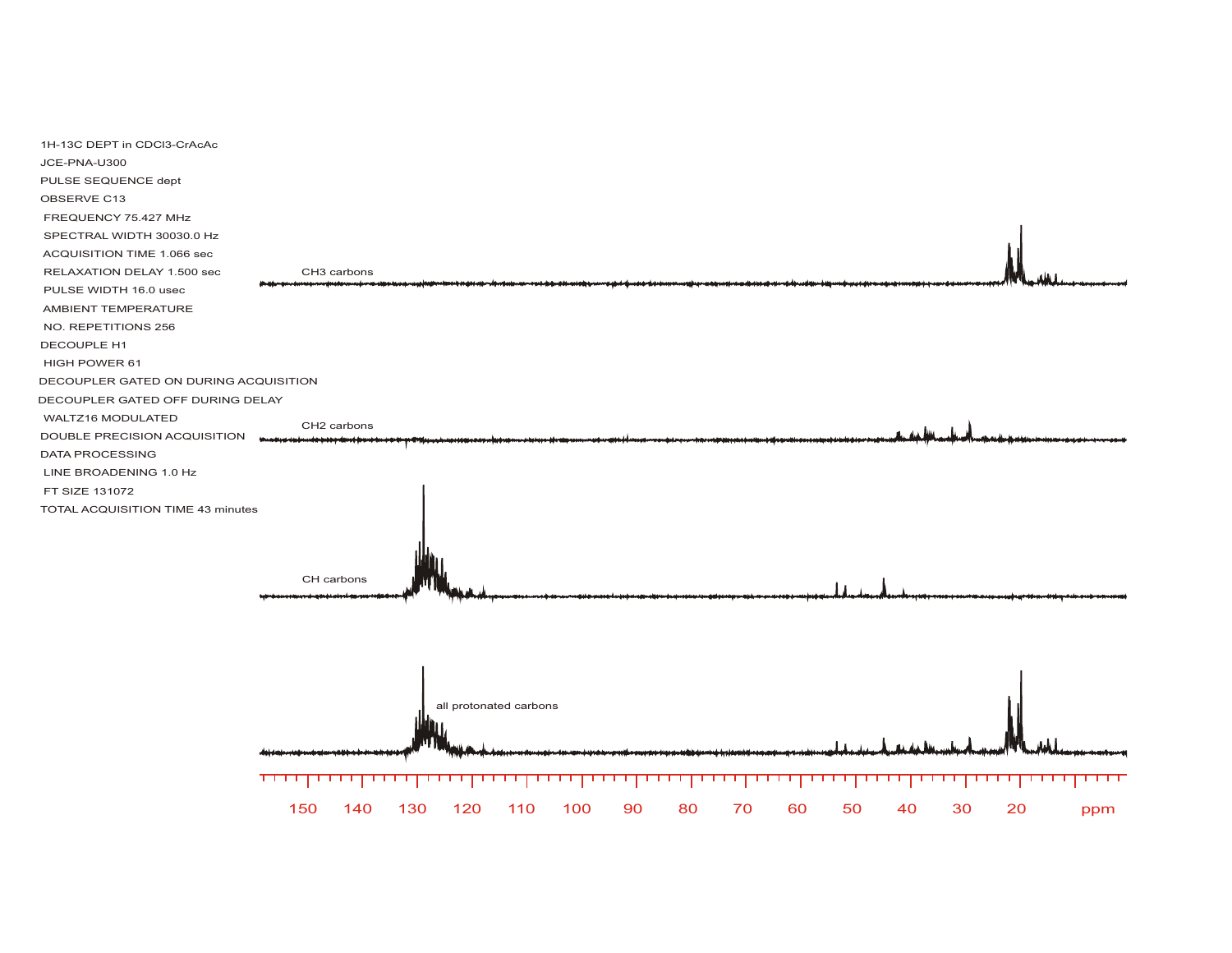## Aliphatic Region DEPT

| 1H-13C DEPT NMR                       |                                                                 |  |
|---------------------------------------|-----------------------------------------------------------------|--|
| JCE-PNA-U300                          |                                                                 |  |
| PULSE SEQUENCE dept                   |                                                                 |  |
| OBSERVE C13                           |                                                                 |  |
| FREQUENCY 75.427 MHz                  |                                                                 |  |
| SPECTRAL WIDTH 30030.0 Hz             |                                                                 |  |
| ACQUISITION TIME 1.066 sec            |                                                                 |  |
| RELAXATION DELAY 1.500 sec            | CH3 carbons                                                     |  |
| PULSE WIDTH 16.0 usec                 |                                                                 |  |
| AMBIENT TEMPERATURE                   |                                                                 |  |
| NO. REPETITIONS 256                   |                                                                 |  |
| DECOUPLE H1                           |                                                                 |  |
| HIGH POWER 61                         |                                                                 |  |
| DECOUPLER GATED ON DURING ACQUISITION |                                                                 |  |
| DECOUPLER GATED OFF DURING DELAY      |                                                                 |  |
| WALTZ16 MODULATED                     | CH2 carbons                                                     |  |
| DOUBLE PRECISION ACQUISITION          |                                                                 |  |
| DATA PROCESSING                       |                                                                 |  |
| LINE BROADENING 1.0 Hz                |                                                                 |  |
| FT SIZE 131072                        |                                                                 |  |
| TOTAL ACQUISITION TIME 43 minutes     |                                                                 |  |
|                                       |                                                                 |  |
|                                       | CH carbons                                                      |  |
|                                       |                                                                 |  |
|                                       |                                                                 |  |
|                                       |                                                                 |  |
|                                       |                                                                 |  |
|                                       |                                                                 |  |
|                                       |                                                                 |  |
|                                       | $\mathbf{u}$ and $\mathbf{u}$ and $\mathbf{u}$ and $\mathbf{u}$ |  |